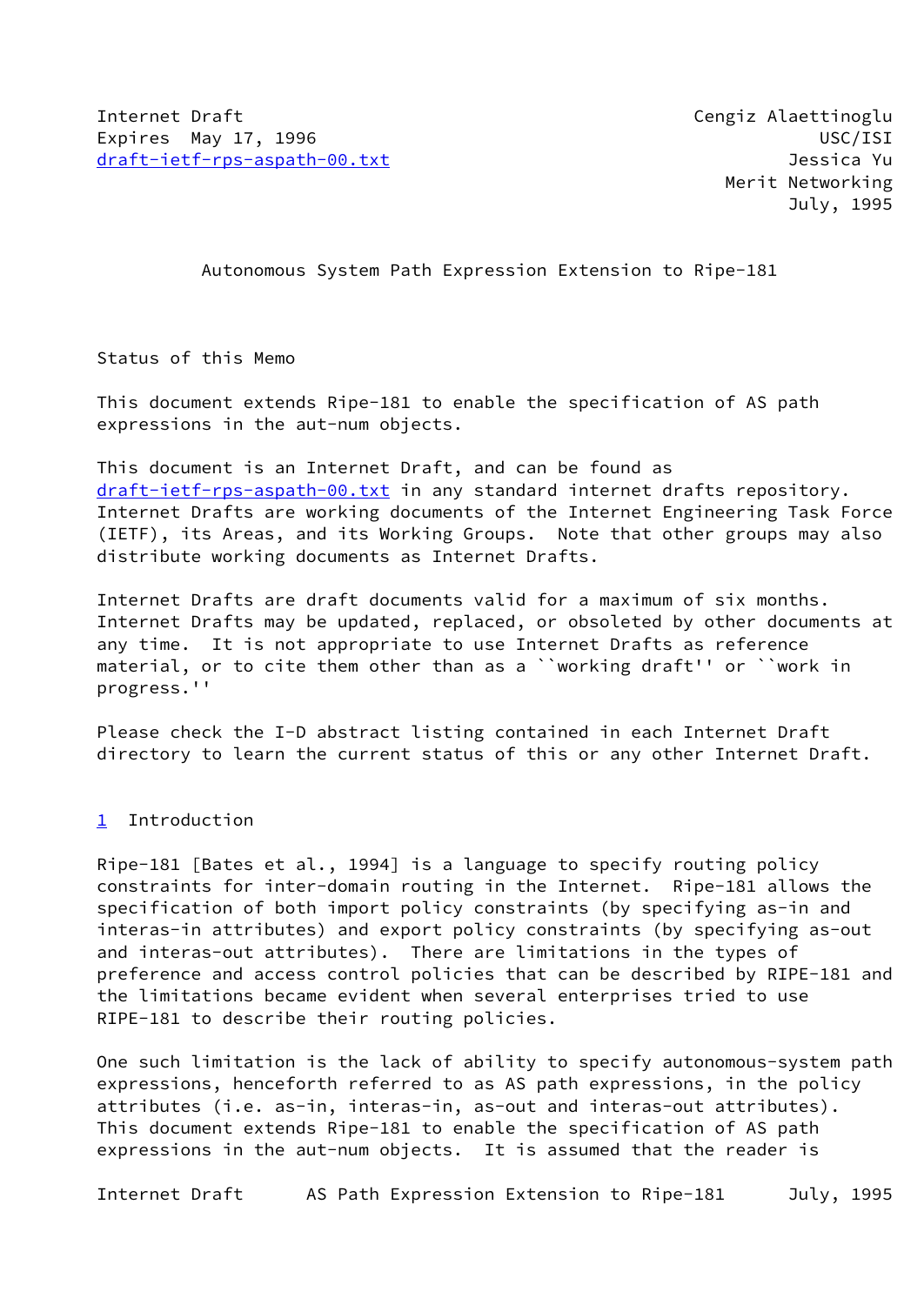familiar with Ripe-181.

<span id="page-1-0"></span>[2](#page-1-0) Extended Attributes

We define four new policy attributes for the aut-num object, extended-as-in, extended-as-out, extended-interas-in, and extended-interas-out to augment the as-in, as-out, interas-in, and interas-out attributes respectively. The short names for these attributes are as follows: xa for extended-as-in, xb for extended-as-out, xc for extended-interas-in, and xd for extended-interas-out.

The original attributes have the following forms [Bates et al., 1994]:

| as-in:     | from <aut-num> <cost></cost></aut-num>                                                                               |
|------------|----------------------------------------------------------------------------------------------------------------------|
|            | accept <routing expression="" policy=""></routing>                                                                   |
| $as$ -out: | to <aut-num></aut-num>                                                                                               |
|            | announce <routing expression="" policy=""></routing>                                                                 |
|            | interas-in: from <aut-num> <local-rid> <neighbor-rid> <preference></preference></neighbor-rid></local-rid></aut-num> |
|            | accept <routing expression="" policy=""></routing>                                                                   |
|            | interas-out: to <aut-num> <local-rid> <neighbor-rid> [<metric>]</metric></neighbor-rid></local-rid></aut-num>        |
|            | announce <routing expression="" policy="">.</routing>                                                                |

Please refer to RIPE-181 [Bates et al., 1994] for the details of their syntax and semantics.

The extended attributes have the same syntax and semantics as the corresponding original attributes except that the <routing policy expression> is extended. That is, we have the following new syntax for the extended attributes:

| extended-as-in:  | from <aut-num> <cost></cost></aut-num>                                                                                        |
|------------------|-------------------------------------------------------------------------------------------------------------------------------|
|                  | accept <extended expression="" policy="" routing=""></extended>                                                               |
| extended-as-out: | to <aut-num></aut-num>                                                                                                        |
|                  | announce <extended expression="" policy="" routing=""></extended>                                                             |
|                  | extended-interas-in: from <aut-num> <local-rid> <neighbor-rid> <preference></preference></neighbor-rid></local-rid></aut-num> |
|                  | accept <extended expression="" policy="" routing=""></extended>                                                               |
|                  | extended-interas-out: to <aut-num> <local-rid> <neighbor-rid> [<metric>]</metric></neighbor-rid></local-rid></aut-num>        |
|                  | announce <extended expression="" policy="" routing="">.</extended>                                                            |

<extended routing policy expression> is a logical combination of AS numbers, AS macros, community names, route lists, predefined keywords (currently only the keyword ANY is defined), and AS path expressions. The syntax and semantics of <extended routing policy expression> are identical to the syntax and semantics of <routing policy expression> except that it can contain AS path expressions.

An AS path expression has the following syntax:

`<' <AS path regular expression> `>'.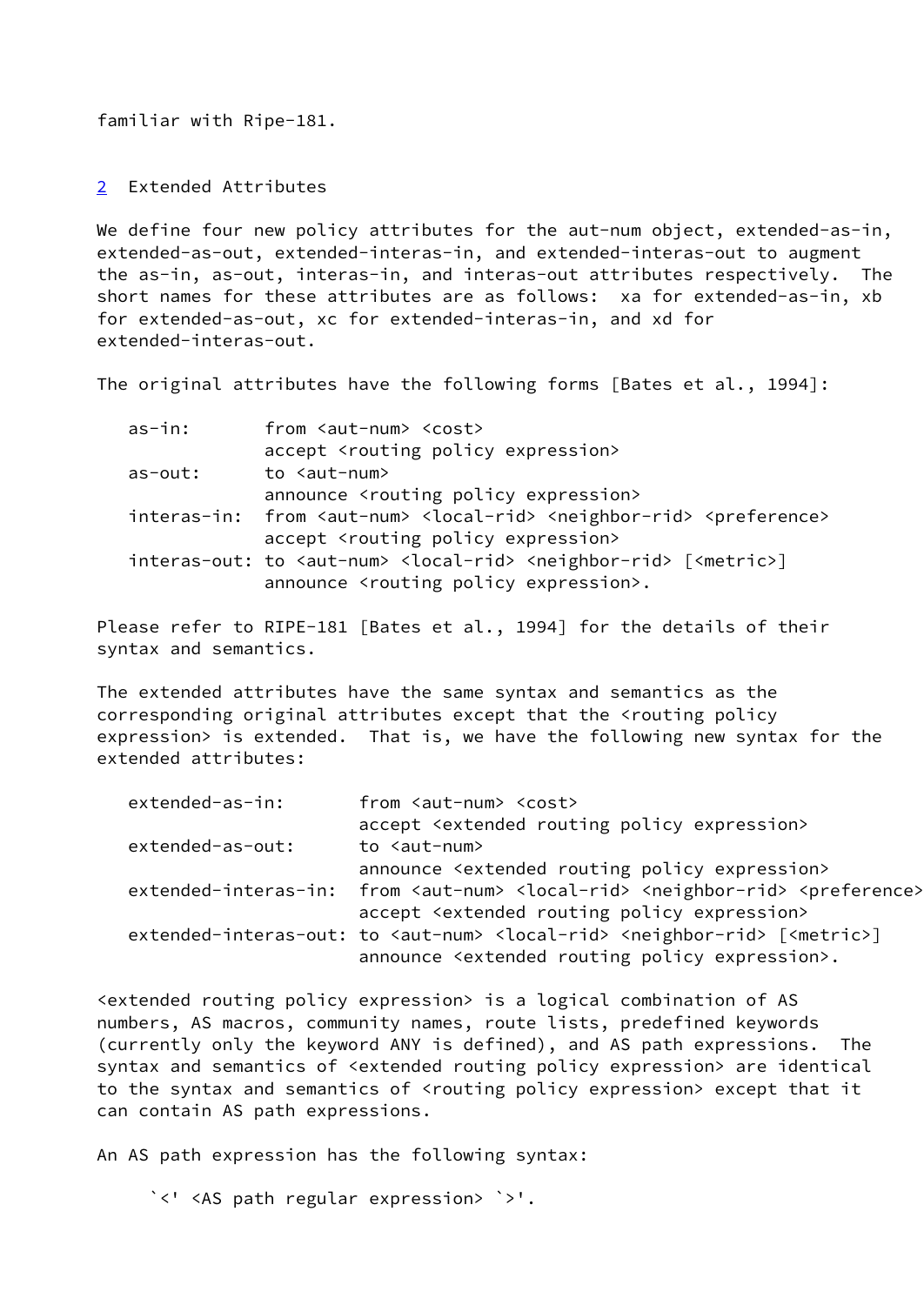Internet Draft AS Path Expression Extension to Ripe-181 July, 1995

<span id="page-2-0"></span>The syntax and semantics of AS path regular expressions are given in [Appendix A.](#page-2-0) An AS path expression represents the set of routes which traverses a sequence of autonomous systems matched by the AS path regular expression(1). Note that the AS path regular expression only needs to match a part of the complete AS path traversed. For example, AS path expression <AS1> matches the AS path ``1'' as well as the AS path ``2 1 3''.

The following are examples of extended attributes:

extended-as-in: from AS1 5 accept <^AS1 . \* AS2\$> AND NOT <AS3> extended-as-out: to AS690 announce (<^AS1> OR <^AS2>) AND COMM\_NSF\_AUP.

The first example means ``accept the set of routes from AS1 with an AS\_PATH to AS2 that do not transit AS3 with preference 5. The second example means announce the set of routes learned from AS1 and AS2 which are in COMM\_NSF\_AUP to AS690.

The same Ripe-181 rules that apply to original attributes also apply to the extended attributes. For example, in RIPE-181, one can only specify an interas-in/out attribute if a corresponding as-in/out attributed is specified for that peer AS. Hence, one can only specify an extended-interas-in/out attribute if a corresponding extended-as-in/out attribute is specified for that peer AS. Extended attributes are paired only with corresponding extended attributes.

<span id="page-2-1"></span>[3](#page-2-1) Interaction Between Extended and Original Attributes

In specifying policies for a given peer AS, if an AS only uses the original attributes, or only uses the extended attributes, the semantics are clearly defined in the previous section. However, the semantics are not so clear when an AS uses both the original and extended attributes for a given peer AS. We allow only one kind of mixing of the original and the extended attributes as depicted by the following two rules: For a given peer AS, if an AS uses either an extended-as-in or extended-interas-in attribute, then for every extended-as-in policy it specifies, it also has to specify an as-in policy; and for every extended-interas-in policy it specifies, it also has to specify an interas-in policy. For a given peer AS, if an AS uses either an extended-as-out or extended-interas-out attribute, then for every extended-as-out policy it specifies, it also has to specify an as-out policy; and for every extended-interas-out policy it specifies, it also has to specify an interas-out policy. Note that the  $*-$ in attributes and  $*-$ out attributes are treated separately. When mixing, care should be taken that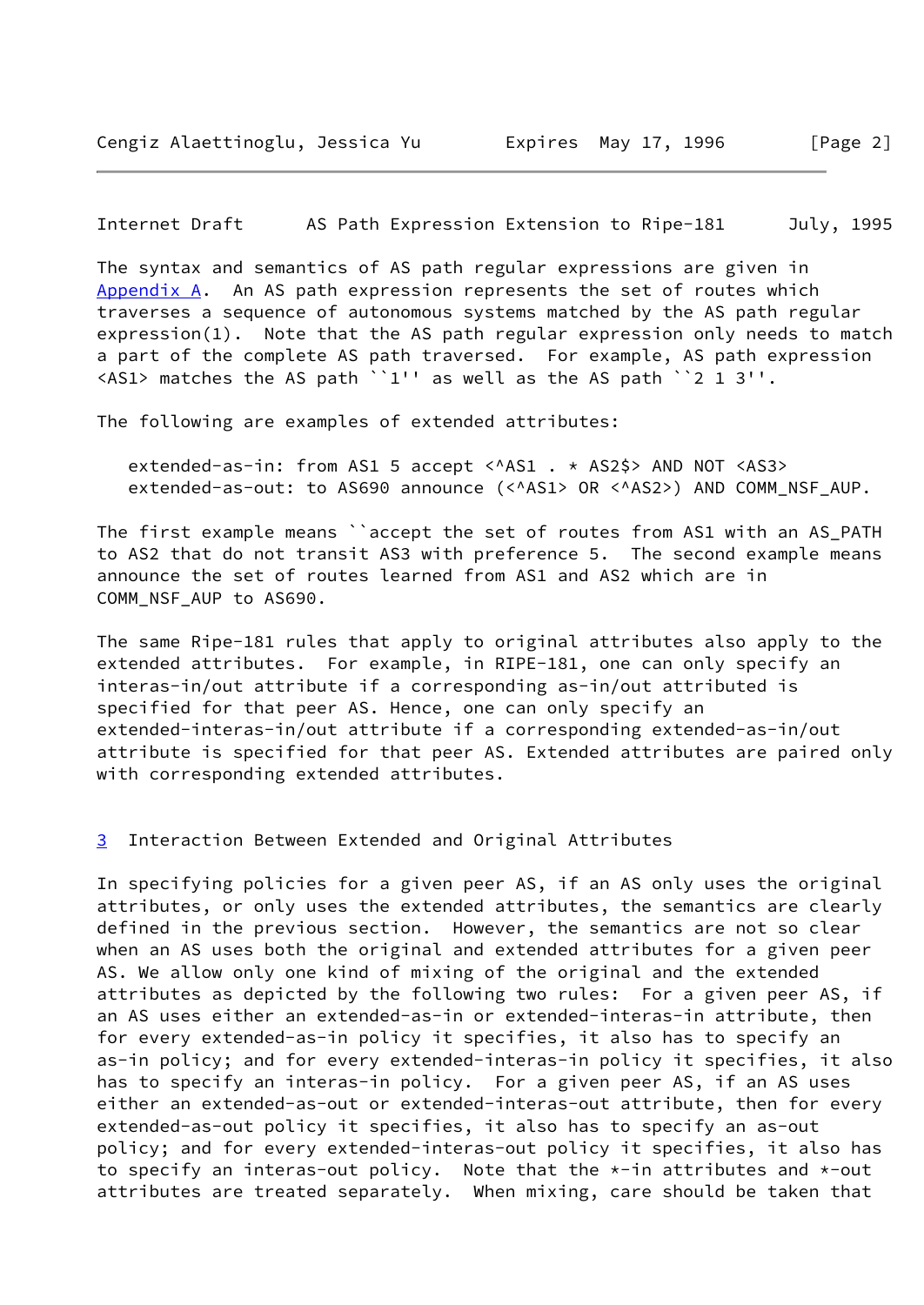the policies specified using the original and the matching extended attributes are as equivalent as possible and certainly not contradictory.

(1) A router can check this using the AS\_PATH attribute in the Border Gateway Protocol [Rekhter and Li, 1994] or RD\_PATH attribute in the Inter-Domain Routing Protocol [Rekhter, 1993] (other protocols have similar mechanisms).

Cengiz Alaettinoglu, Jessica Yu Expires May 17, 1996 [Page 3]

Internet Draft AS Path Expression Extension to Ripe-181 July, 1995

When a domain mixes the extended and the original attributes for a peer AS, the tools that do not support the extended attributes use only the original attributes. The tools that support the extended attributes only consider the original as-in/interas-in attributes if there is no extended-as-in/extended-interas-in attributes, for a peer AS. Otherwise, they only consider the extended-as-in/extended-interas-in attributes. The tools that support the extended attributes only consider the original as-out/interas-out attributes if there is no extended-as-out/extended-interas-out attributes, for a peer AS. Otherwise, they only consider the extended-as-out/extended-interas-out attributes. We expect that all tools will be upgraded eventually to support the extended attributes, at which time, original attributes can be replaced by the extended attributes.

Here are some valid examples of mixing:

\_\_\_\_\_\_\_\_\_\_\_\_\_\_\_\_\_\_\_\_\_\_\_\_\_\_\_\_\_\_\_

Eg. 1. (No mixing, original attributes only) aut-num: AS1 as-in: from AS2 1 accept ANY as-out: to AS2 announce ANY

Eg. 2. (No mixing, extended attributes only) aut-num: AS1 extended-as-in: from AS2 1 accept ANY extended-as-out: to AS2 announce ANY

Eg. 3. (Perfect mixing) aut-num: AS1 as-in: from AS2 1 accept ANY as-out: to AS2 announce ANY extended-as-in: from AS2 1 accept ANY extended-as-out: to AS2 announce ANY

And the following example is not valid because an extended-as-out attribute is used without using an as-out attribute.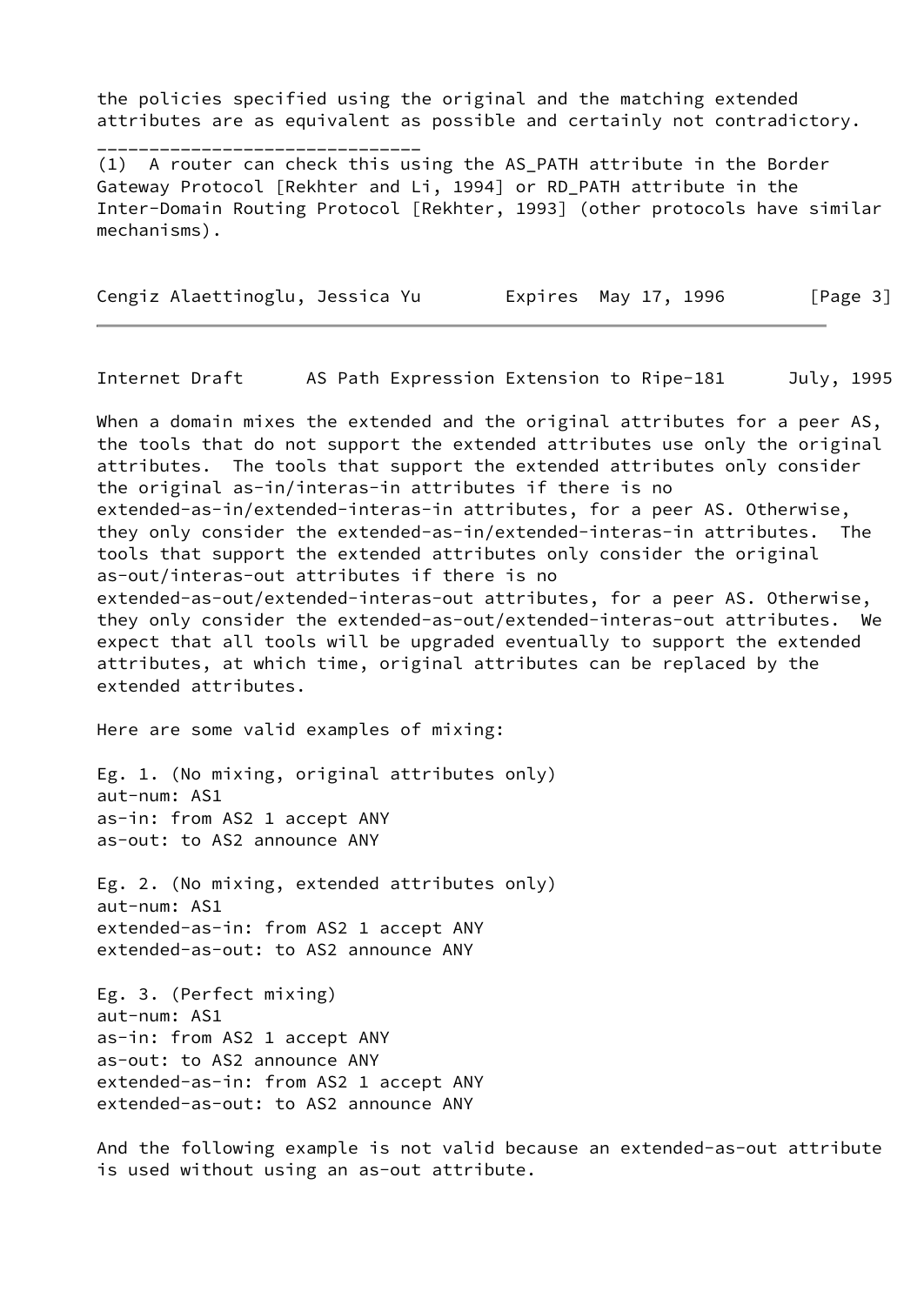Eg. 4. (Invalid mixing) aut-num: AS1 as-in: from AS2 1 accept ANY extended-as-in: from AS2 1 accept ANY extended-as-out: to AS2 announce ANY AND NOT <AS1 . \* AS5 AS6 .\* AS10\$> Note that the following example, in which as-out line does not reflect the exact export policy of AS1, is valid.

Eg. 5. (Valid mixing) aut-num: AS1 as-in: from AS2 1 accept ANY as-out: to AS2 announce NOT AS10 extended-as-in: from AS2 1 accept NOT <AS5> extended-as-out: to AS2 announce NOT <AS1 . \* AS5 AS6 .\* AS10>

Cengiz Alaettinoglu, Jessica Yu Expires May 17, 1996 [Page 4]

Internet Draft AS Path Expression Extension to Ripe-181 July, 1995

We allow this so that the existing tools can function and produce approximate results (using the approximate policy constraints as illustrated in the example) at the discretion of the AS.

Eg. 6. (Valid mixing, as-out/extended-as-out only) aut-num: AS1 as-in: from AS2 1 accept AS2 as-out: to AS2 announce AS1 extended-as-out: to AS2 announce <^[AS3 AS4 AS5]> OR AS1

In this example, as-out and extended-as-out attributes are mixed, and as-in attribute is not mixed with an extended attribute.

## <span id="page-4-0"></span>[4](#page-4-0) Suggestions

We reccomend administrators who register extended attributes to also register original attributes when possible as explained in [Section 3](#page-2-1).

We also caution that specifying AS path policy expressions which are too topology specific can have serious consequences (see [Bates et al., 1994]). This is because Internet's topology is dynamic and the changes in the topology can easily affect the set of routes matched by these expressions drastically.

The following three <extended routing policy expression> represent the same set of routes, however the last one can be translated into a finte state automota much more efficiently than the second one, and the second one can be translated much more efficiently than the first one: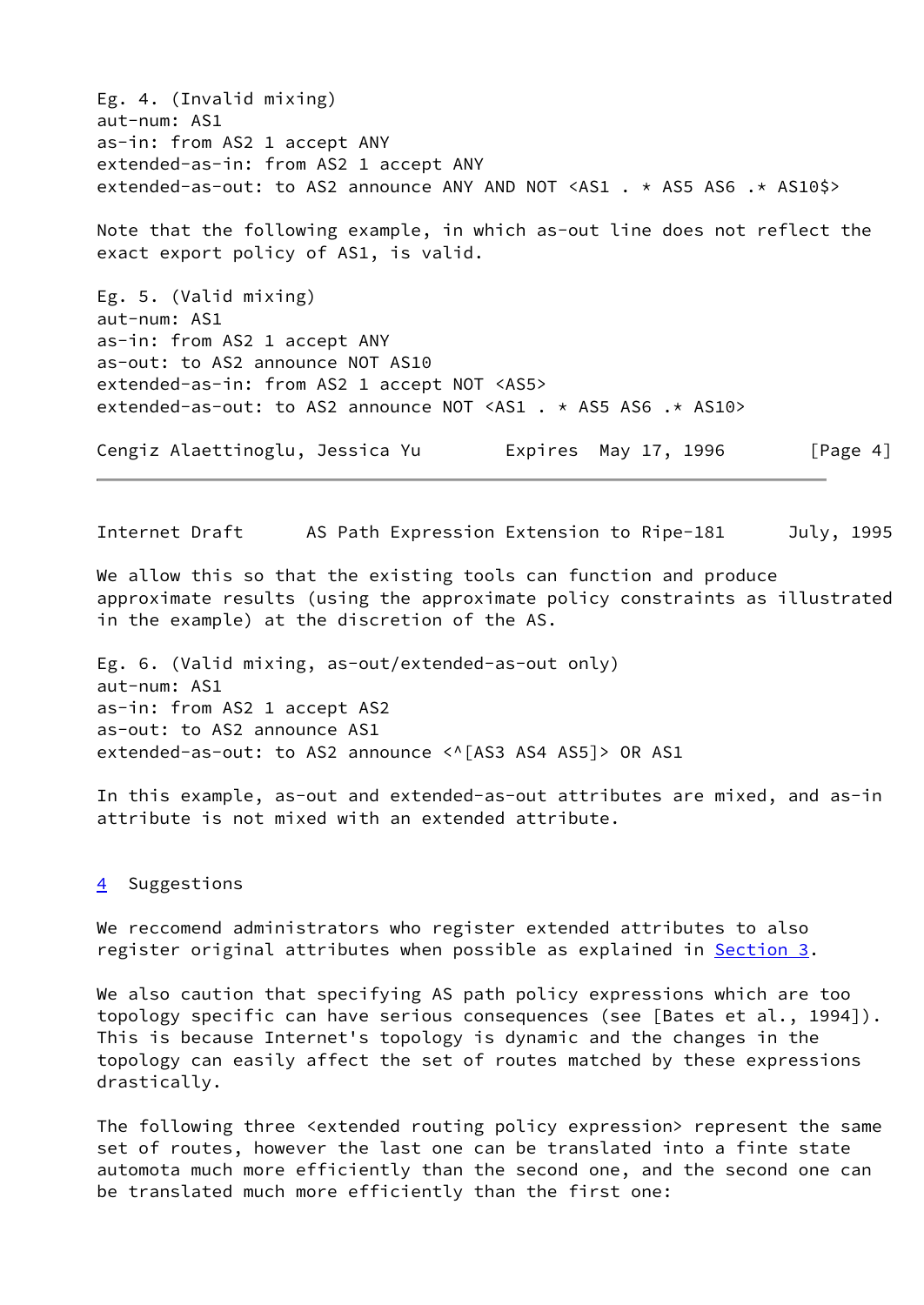o <AS1\$> OR < AS2\$> OR < AS3\$>

o <(AS1 | AS2 | AS3)\$>

o <[AS1 AS2 AS3]\$>

We recommend the use of the last form whenever possible.

<span id="page-5-0"></span>[5](#page-5-0) Acknowledgments

We thank Elise Gerich, Curtis Villamizar, Daniel Karrenberg, Dale Johnson, Laurent Joncheray and various members of the RA team for various discussions and their suggestions.

## References

[Bates et al., 1994] T. Bates, E. Gerich, L. Joncheray, J-M. Jouanigot, D. Karrenberg, M. Terpstra, and J. Yu. Representation of IP Routing Policies in a Routing Registry. Technical Report ripe-181, RIPE, RIPE

Cengiz Alaettinoglu, Jessica Yu Expires May 17, 1996 [Page 5]

Internet Draft AS Path Expression Extension to Ripe-181 July, 1995

NCC, Amsterdam, Netherlands, October 1994.

[Rekhter and Li, 1994] Y. Rekhter and T. Li. A Border Gateway Protocol 4 (BGP-4). Request for Comment [RFC-1654](https://datatracker.ietf.org/doc/pdf/rfc1654), Network Information Center, July 1994.

[Rekhter, 1993] Y. Rekhter. Inter-Domain Routing Protocol (IDRP). Journal of Internetworking Research and Experience, 4:61--80, 1993.

## A AS Path Regular Expressions

AS Path Regular Expressions are POSIX compliant regular expressions over the alphabet of AS numbers. The regular expression constructs are informally summarized below:

ASN where ASN is an AS number in Ripe-181 notation (e.g. AS1, AS690). ASN matches the AS path that is of length 1 and contains the corresponding AS number (e.g. AS path regular expression AS1 matches the AS path ``1'').

ASMacro where ASMacro is an AS macro name (see [Bates et al., 1994]).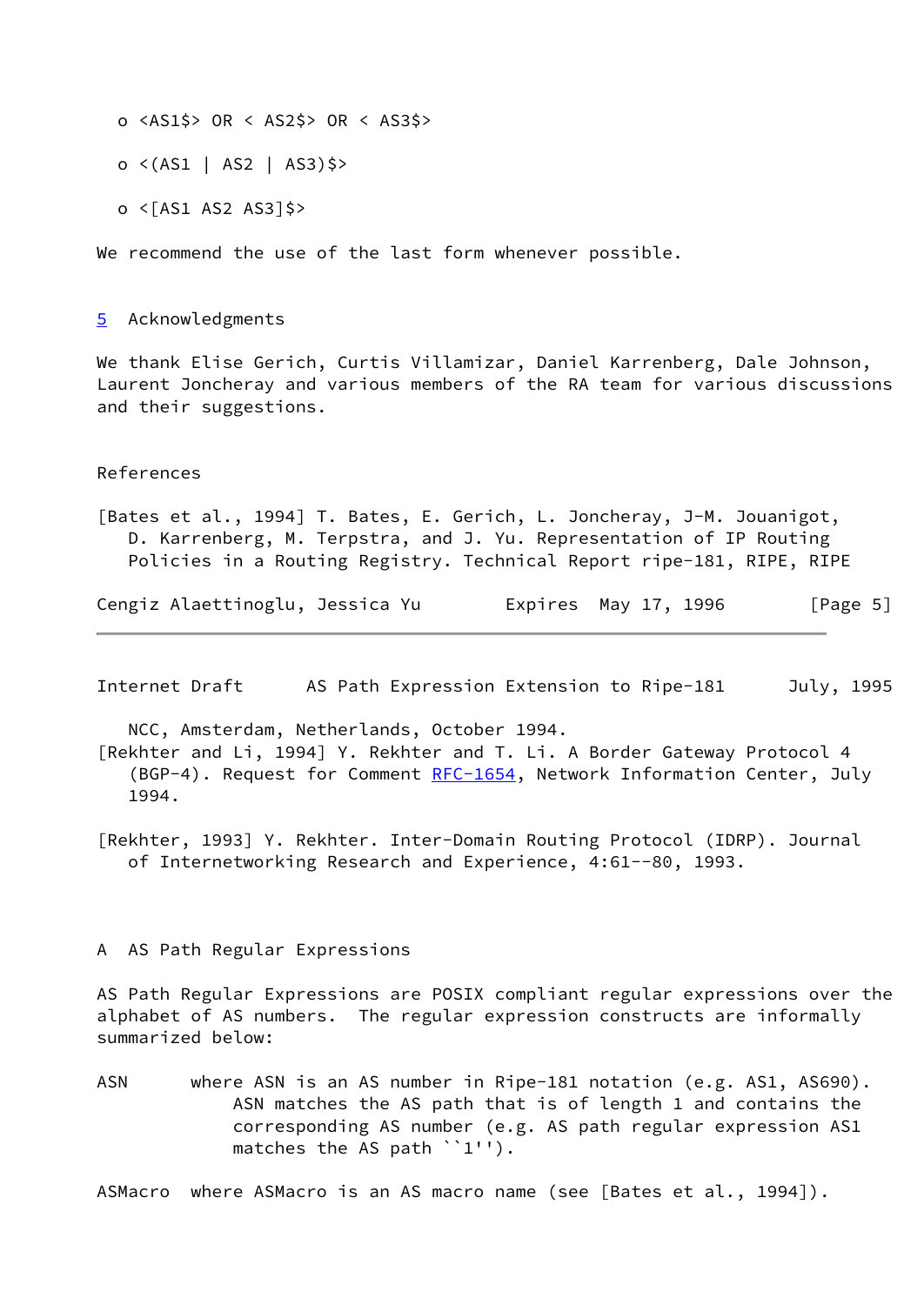ASMacro matches any AS path that is matched by one of the AS's in the expansion of ASMacro.

matches any AS path matched by any AS number.

- [...] is an AS number set. It matches any AS path matched by any AS number listed between the brackets. If a `-' is used between two AS numbers in this set, all AS numbers between the two AS numbers are included in the set. If an AS macro ASMacro is used in this set, all AS numbers in the expansion of ASMacro are included in the set.
- [^...] is a complemented AS number set. It matches any AS path which is not matched by the AS numbers in the set.
- ^ Matches the empty string at the beginning of an AS path.
- \$ Matches the empty string at the end of an AS path.

We next list the regular expression operators in the decreasing order of evaluation. These operators are left associative, i.e. performed left to right.

- Unary postfix operators  $* + ?$  For a regular expression A, A $*$  matches zero or more occurrence of A; A+ matches one or more occurrence of A; A? matches zero or one occurrence of A.
- Binary catanation operator This is an implicit operator and exists between two regular expressions A and B when no other explicit operator is specified. The resulting expression AB matches

| Cengiz Alaettinoglu, Jessica Yu | Expires May 17, 1996 | [Page 6] |
|---------------------------------|----------------------|----------|
|---------------------------------|----------------------|----------|

Internet Draft AS Path Expression Extension to Ripe-181 July, 1995

 an AS path if A matches some amount of the beginning of that AS path and B matches the rest of the AS path. Binary alternative (or) operator | For a regular expressions A and B, A | B matches any AS path that is matched by A or B.

Paranthesis can be used to override the default order of evaluation. Space, tab, and underscore characters can be used to increase readibility and they are ignored.

The BNF that parses the AS path regular expressions is as follows:

aspathre: aspathre\_term | aspathre '|' aspathre\_term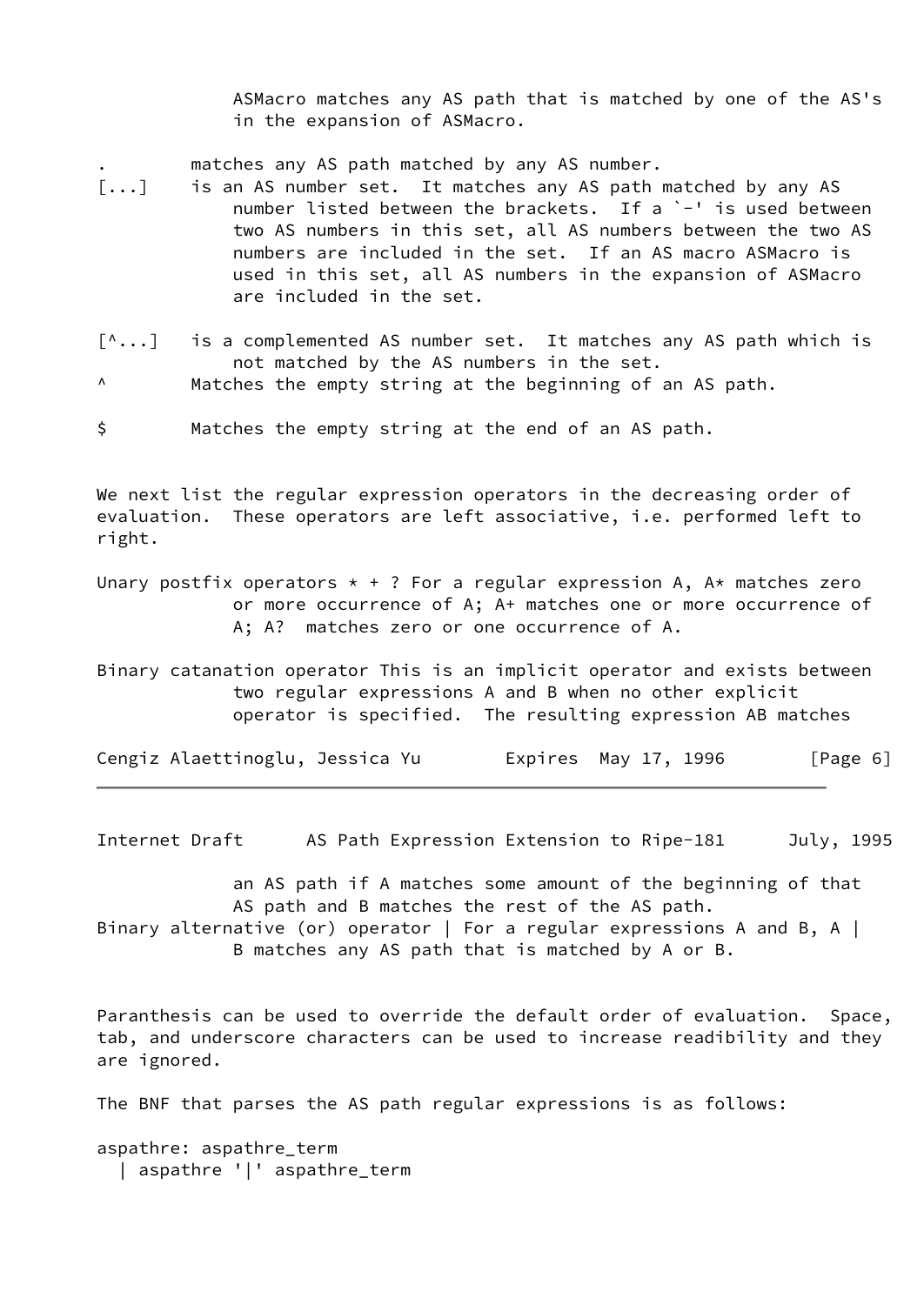```
aspathre_term: aspathre_closure
   | aspathre_term aspathre_closure
aspathre_closure: aspathre_factor
   | aspathre_closure '*'
   | aspathre_closure '?'
   | aspathre_closure '+'
aspathre_factor: aspathre_no
  | ' \wedge '
     | '$'
    | '(' aspathre ')'
aspathre_no: ASNUM_TOK
   | ASMACRO_TOK
  | \cdot | \cdot | | '[' aspathre_range ']'
    | '[' '^' aspathre_range ']'
aspathre_range: aspathre_subrange
   | aspathre_range aspathre_subrange
aspathre_subrange: ASNUM_TOK
   | ASMACRO_TOK
  | | | | | | | ASNUM_TOK '-' ASNUM_TOK
where ASNUM_TOK is a string whose first two characters are ``AS'' and the
rest of the characters form a valid positive integer and ASMACRO_TOK is a
string whose first three characters are ``AS-'' and the rest of the
characters are uppercase letters from the English alphabet.
Cengiz Alaettinoglu, Jessica Yu Expires May 17, 1996 [Page 7]
Internet Draft AS Path Expression Extension to Ripe-181 July, 1995
Author's Present Addresses
Cengiz Alaettinoglu
Information Sciences Institute
University of Southern California
Marina del Rey, CA 90292
```
e-mail: cengiz@isi.edu